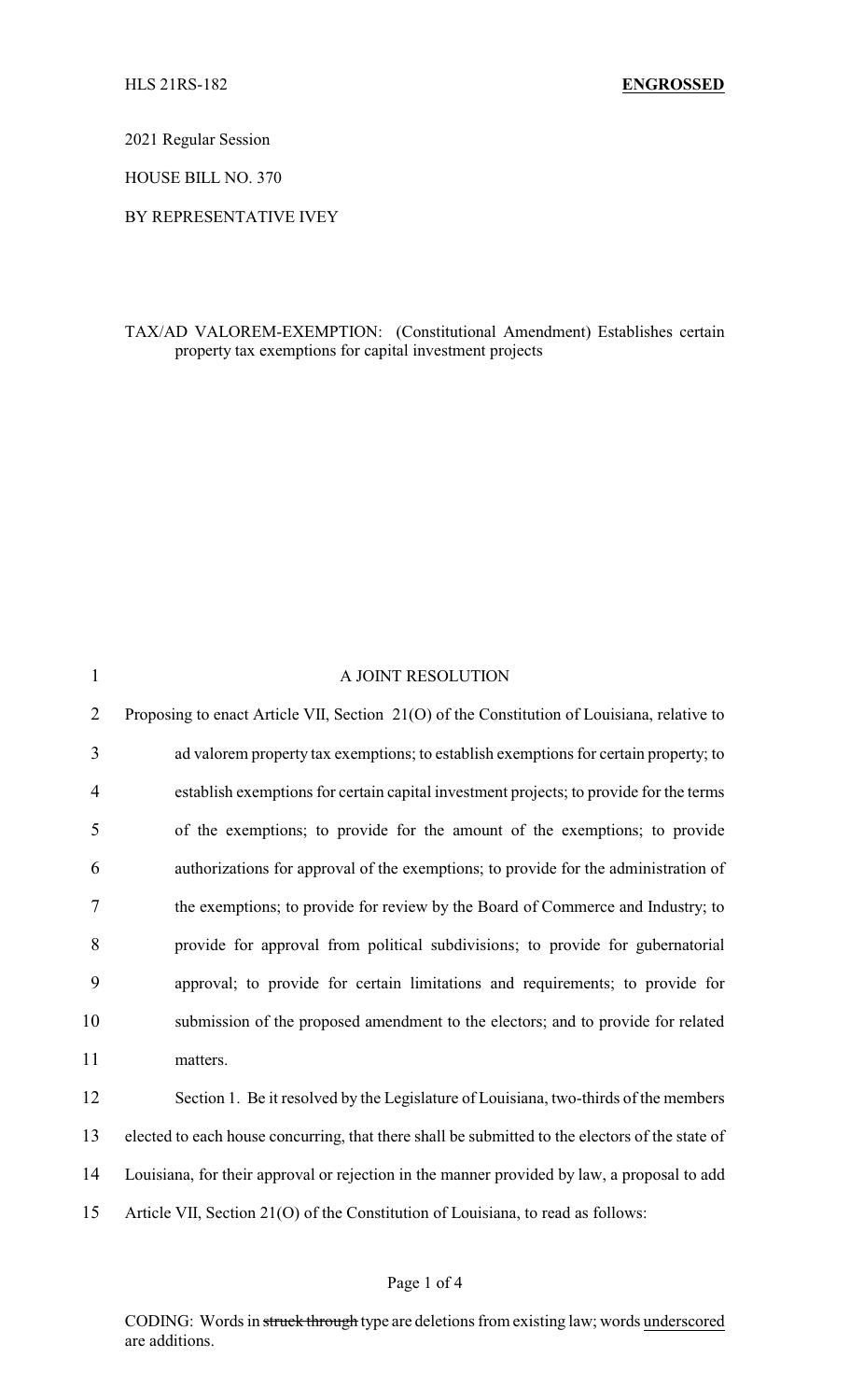| $\mathbf{1}$   | §21. Other Property Exemptions                                                            |
|----------------|-------------------------------------------------------------------------------------------|
| $\overline{2}$ | Section 21. In addition to the homestead exemption provided for in Section                |
| 3              | 20 of this Article, the following property and no other shall be exempt from ad           |
| 4              | valorem taxation:                                                                         |
| 5              | *<br>*<br>$\ast$                                                                          |
| 6              | (O) Notwithstanding any contrary provision of this Section, there are hereby              |
| 7              | authorized standard, local, and executive exemptions from ad valorem property taxes       |
| 8              | for capital investment projects as follows:                                               |
| 9              | The standard exemption shall be for a term of eight calendar years and<br>(1)             |
| 10             | shall exempt eighty percent of the ad valorem property taxes of the capital               |
| 11             | investment project. The standard exemption shall be reviewed by the Board of              |
| 12             | Commerce and Industry, or its successor as provided by law, and shall be subject to       |
| 13             | local approval as prescribed by law.                                                      |
| 14             | (2) The local exemption shall be for a term of no more than fifteen years and             |
| 15             | may exempt up to one hundred percent of the property taxes of the capital investment      |
| 16             | project. The local exemption shall be subject to local approval as prescribed by law.     |
| 17             | (3) The executive exemption shall be for a term determined by the governor                |
| 18             | and may exempt up to one hundred percent of the property taxes of the capital             |
| 19             | investment project. The executive exemption shall require approval from the               |
| 20             | governor and shall be subject to local approval as prescribed by law.                     |
| 21             | (4) The enactment of a law to administer any exemption authorized in this                 |
| 22             | Paragraph shall require a favorable vote of two-thirds of the elected members of each     |
| 23             | house of the legislature.                                                                 |
| 24             | (5) Any entity eligible for the exemption provided for in Article VII, Section            |
| 25             | $21(F)$ of this constitution shall not be eligible for the exemption provided for in this |
| 26             | Paragraph.                                                                                |
| 27             | $\ast$<br>∗<br>*                                                                          |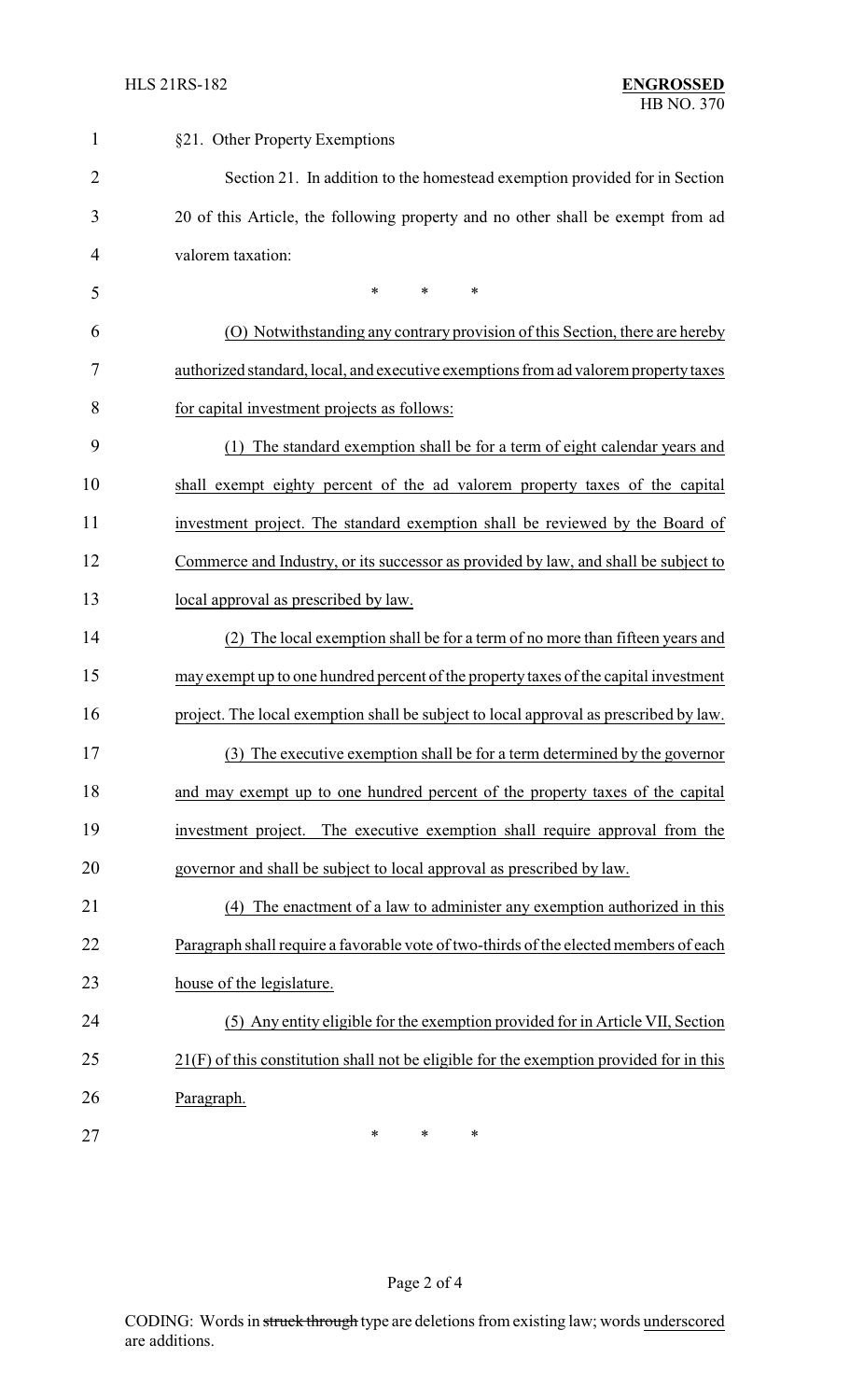| 1              | Section 2. Be it further resolved that this proposed amendment shall be submitted             |
|----------------|-----------------------------------------------------------------------------------------------|
| 2              | to the electors of the state of Louisiana at the statewide election to be held on November 8, |
| 3              | 2022.                                                                                         |
| $\overline{4}$ | Section 3. Be it further resolved that on the official ballot to be used at the election,     |
| 5              | there shall be printed a proposition, upon which the electors of the state shall be permitted |
| 6              | to vote YES or NO, to amend the Constitution of Louisiana, which proposition shall read as    |
| 7              | follows:                                                                                      |
| 8              | Do you support an amendment to authorize property tax exemptions for                          |
| 9              | capital investment projects, to provide for the approval, terms, and amounts                  |
| 10             | of the exemptions, and to authorize the legislature to provide for the                        |
| 11             | administration of the exemptions by law? (Adds Article VII, Section 21(O))                    |

## DIGEST

The digest printed below was prepared by House Legislative Services. It constitutes no part of the legislative instrument. The keyword, one-liner, abstract, and digest do not constitute part of the law or proof or indicia of legislative intent. [R.S. 1:13(B) and 24:177(E)]

| HB 370 Engrossed | 2021 Regular Session | Ivey |
|------------------|----------------------|------|
|------------------|----------------------|------|

**Abstract:** Establishes standard, local, and executive property tax exemptions for capital investment projects when the projects meet eligibility and approval standards pursuant to law.

Present constitution authorizes a property tax exemption for new manufacturing establishments and additions to existing establishments for an initial term of five years, with a five-year renewal. The exemption is effectuated through a contract granted by the Board of Commerce and Industry, with the approval of the governor.

Proposed constitutional amendment authorizes three ad valorem property tax exemptions for capital investment projects as follows:

- (1) A standard exemption for a term of eight calendar years for 80% of property taxes. The exemption is subject to review by the Board of Commerce and Industry, and is subject to local approval as provided by law.
- (2) A local exemption for a term of no more than 15 calendar years for up to 100% of property taxes. The exemption is subject to local approval as provided by law.
- (3) An executive exemption for a term determined by the governor for up to 100% of property taxes. The exemption requires approval of the governor and is subject to local approval as provided by law.

Proposed constitutional amendment also requires that any law enacted to administer the new exemptions requires a favorable vote of two-thirds of the elected members of each house of the legislature.